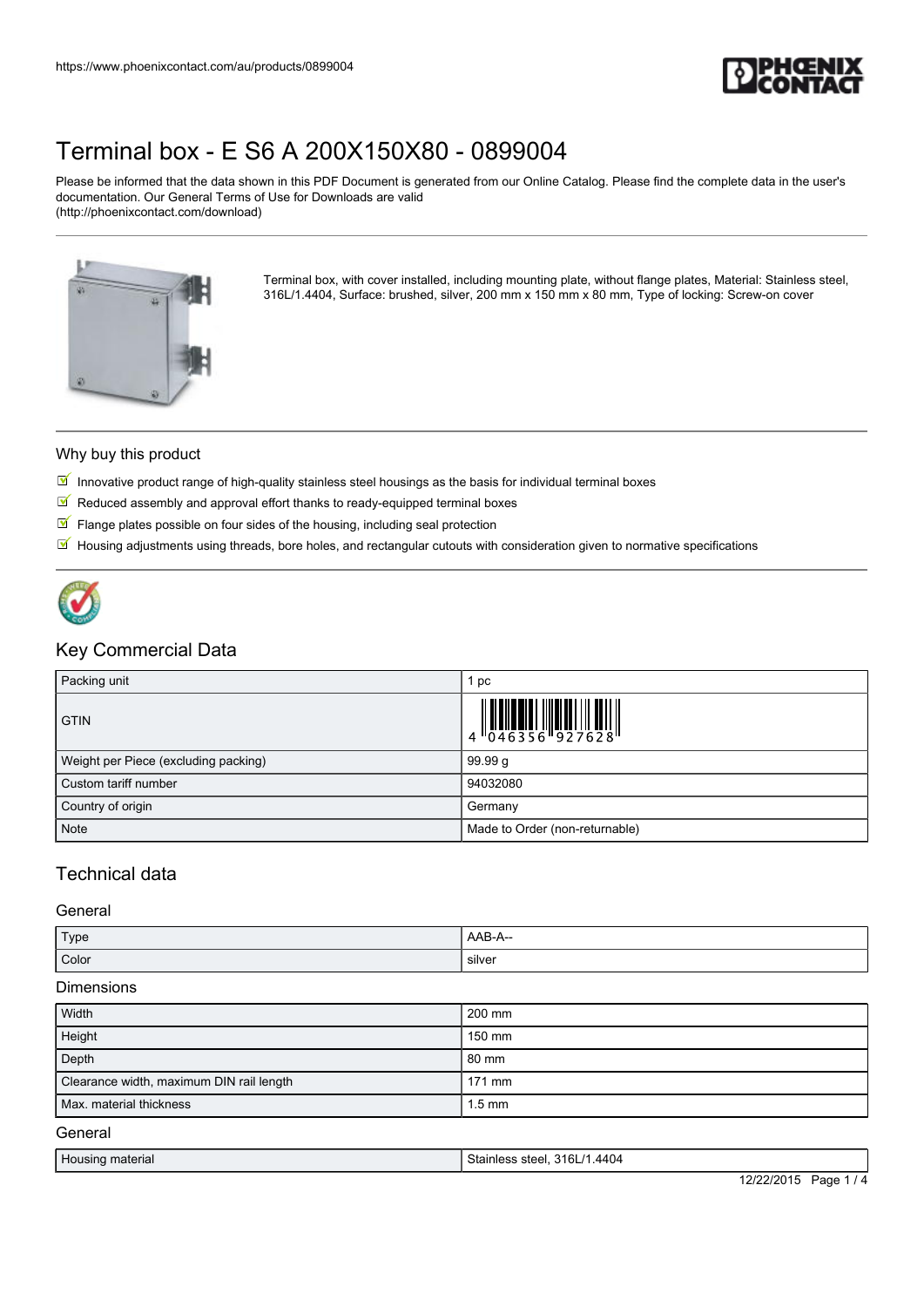

## Technical data

### General

| Surface characteristics | brushed               |
|-------------------------|-----------------------|
| <b>Note</b>             | 240 grain             |
| Cover fastening         | Screw-on cover        |
| <b>Note</b>             | Allen screws          |
| Assembly instructions   | External fixing clips |
| Surface impact strength | $7.00$ J              |
| Seal material           | Silicon               |
|                         |                       |

## Ambient conditions

| IP/NEMA protection class        | <b>IP66</b>                 |
|---------------------------------|-----------------------------|
| Ambient temperature (operation) | ີ∪  135 °C.<br>EE °C<br>. ט |

## **Classifications**

### eCl@ss

| eCl@ss 4.0 | 27180101 |
|------------|----------|
| eCl@ss 4.1 | 27180101 |
| eCl@ss 5.0 | 27180502 |
| eCl@ss 5.1 | 27180502 |
| eCl@ss 6.0 | 27180502 |
| eCl@ss 7.0 | 27180502 |
| eCl@ss 8.0 | 27144403 |

## ETIM

| <b>ETIM 4.0</b> | EC00026<br>. |
|-----------------|--------------|
| <b>ETIM 5.0</b> | $-1.002$ .   |

### Accessories

#### Accessories

Mounting plate

[Mounting plate - AE MP SH 200X150 - 0161963](https://www.phoenixcontact.com/au/products/0161963)



Mounting plate, Width: 200 mm, Height: 150 mm, Color: silver

Screwdriver tools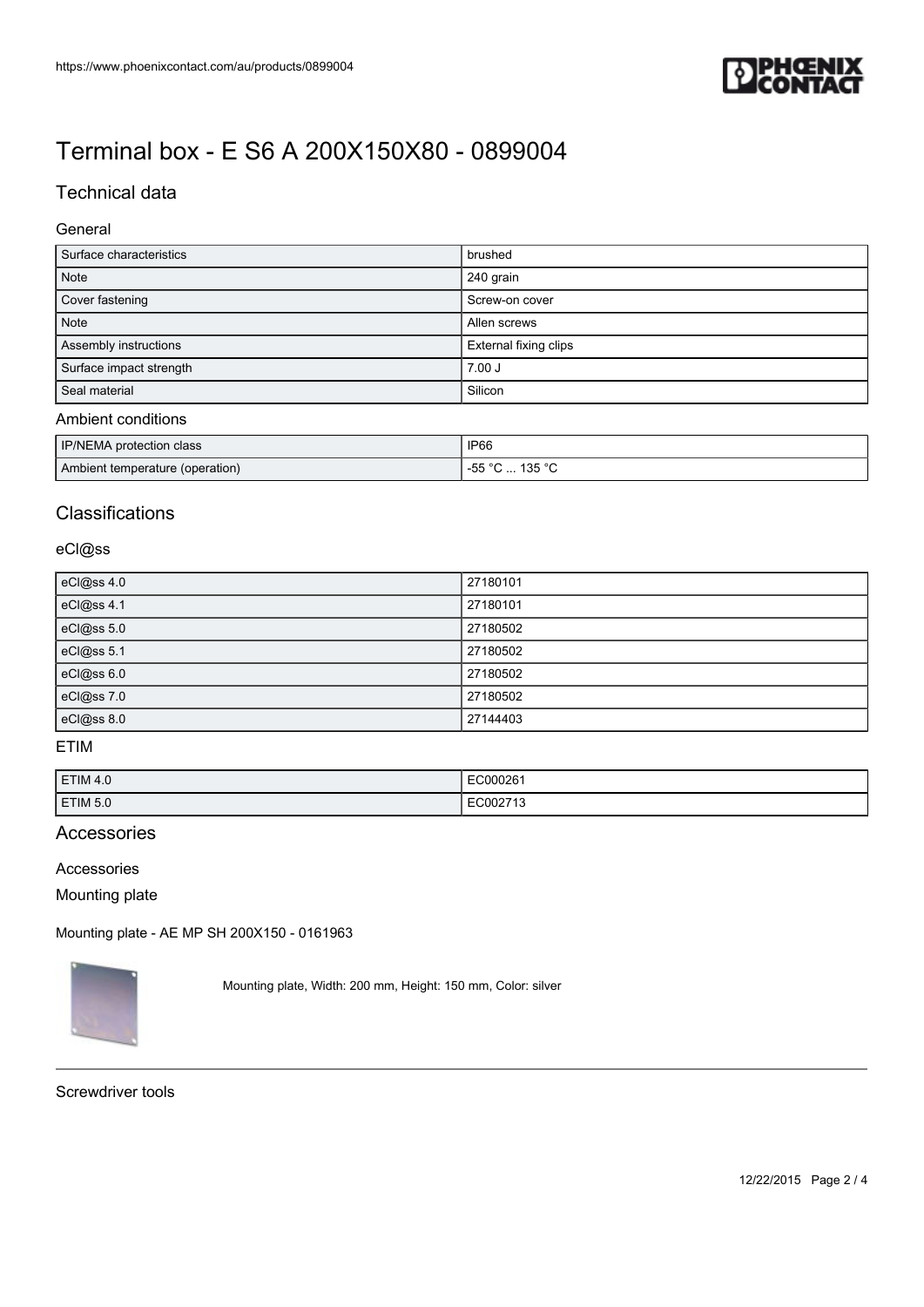

## Accessories

[Screwdriver - SF-BIT-HEX 3-50 - 1212647](https://www.phoenixcontact.com/au/products/1212647)



Screw bit, hexagon, E6.3-1/4" drive, size: Hex 3 x 50 mm, hardened, suitable for holder according to DIN 3126-F6.3/ ISO 1173

[Screwdriver - SF-BIT-HEX 4-50 - 1212648](https://www.phoenixcontact.com/au/products/1212648)



Screw bit, hexagon, E6.3-1/4" drive, size: Hex 4 x 50 mm, hardened, suitable for holder according to DIN 3126-F6.3/ ISO 1173

Torque tool

[Torque screwdriver - TSD-M 6NM - 1212226](https://www.phoenixcontact.com/au/products/1212226)



Torque screw driver, accuracy as per EN ISO 6789 standard, adjustable from 3 ‑ 6 Nm

Universal tools

[Control cabinet key - USS 4 - 1203149](https://www.phoenixcontact.com/au/products/1203149)



Control cabinet key, metal, for all common types of control cabinet

**Drawings**